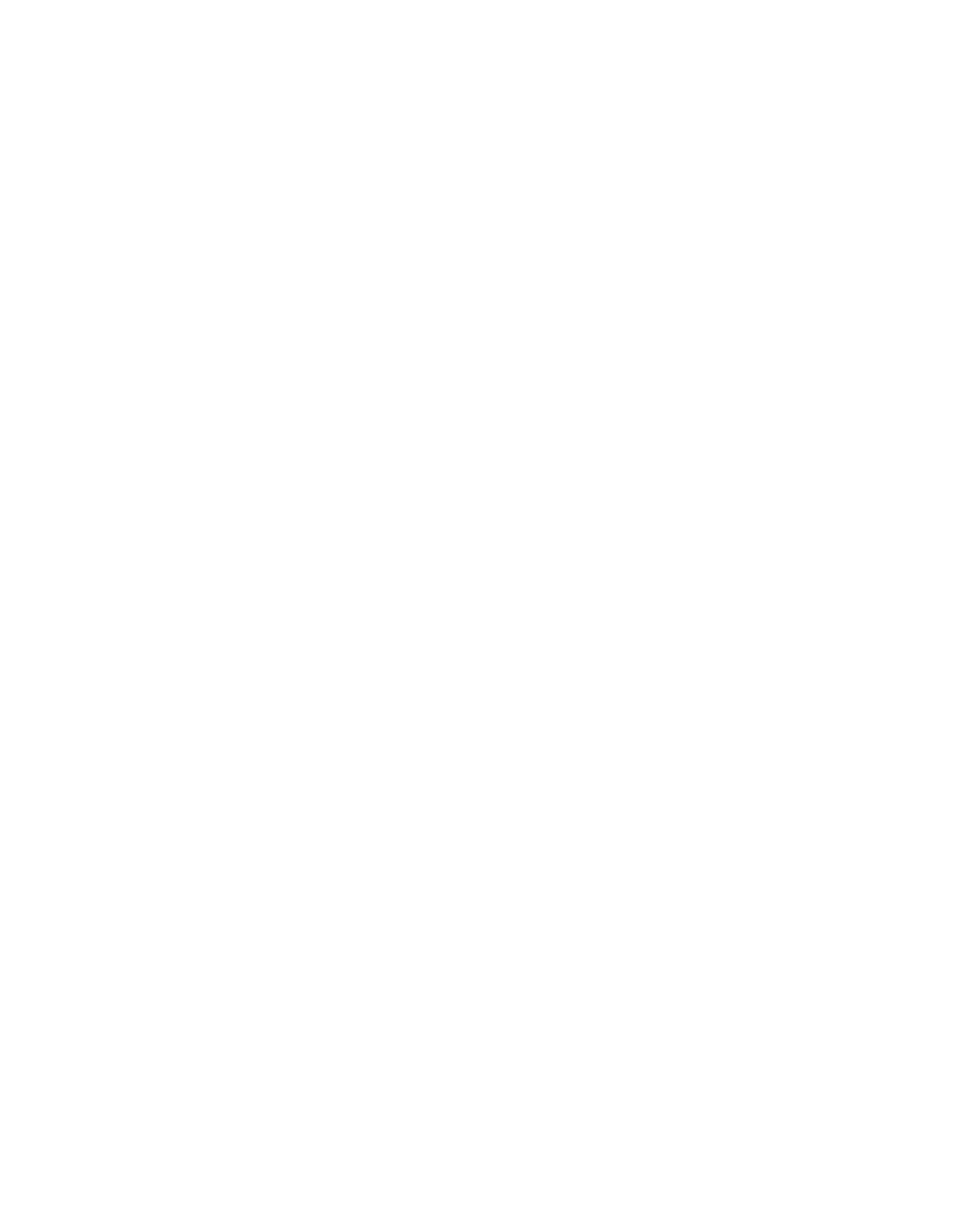*Home Office: Bloomfield, Connecticut*

*Mailing Address: Hartford, Connecticut 06152*

# **CIGNA HEALTH AND LIFE INSURANCE COMPANY,** a Cigna company (hereinafter called Cigna)

## **ANNUAL COMPLIANCE RIDER**

### No. ACASOD21

Policyholder: Holiday Inn Club Vacations Incorporated

Rider Eligibility: Each Employee

Policy No. or Nos. 3337320-DPPO1, DPPO2

EFFECTIVE DATE: January 1, 2021

You will become insured on the date you become eligible, if you are in Active Service on that date, or if you are not in Active Service on that date due to your health status. If you are not insured for the benefits described in your certificate on that date, the effective date of this annual compliance rider will be the date you become insured.

This Annual Compliance Rider forms a part of the certificate issued to you by Cigna describing the benefits provided under the policy(ies) specified above.

This Annual Compliance Rider replaces any other Annual Compliance Rider issued to you on a prior date.

The provisions set forth in this Annual Compliance Rider comply with legislative requirements regarding group insurance plans covering insureds. These provisions supersede any provisions in your certificate to the contrary unless the provisions in your certificate result in greater benefits.

#### **READ THE FOLLOWING**

NOTE: The provisions identified in this rider are specifically applicable ONLY for:

- Benefit plans which have been made available by your Employer to you and/or your Dependents;
- Benefit plans for which you and/or your Dependents are eligible;
- Benefit plans which you have elected for you and/or your Dependents;
- Benefit plans which are currently effective for you and/or your Dependents.

tuna Kristi

Anna Krishtul, Corporate Secretary

V1 AC

 $HC-RDR1$  04-10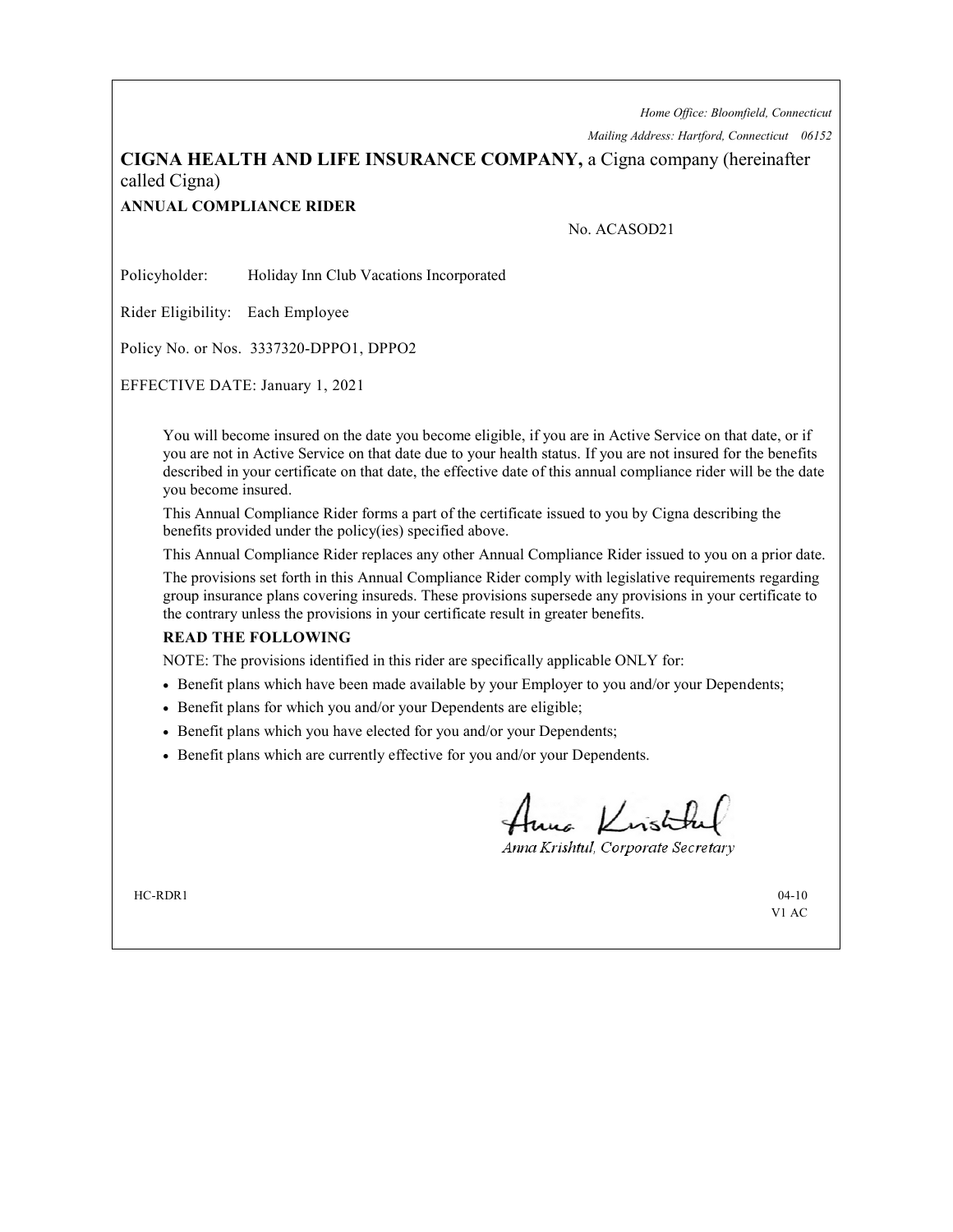

The following Federal Requirements replace any such provisions shown in your Certificate.

# **Federal Requirements**

The following pages explain your rights and responsibilities under federal laws and regulations. Some states may have similar requirements. If a similar provision appears elsewhere in this booklet, the provision which provides the better benefit will apply.

HC-FED1 10-10 AC

# **Effect of Section 125 Tax Regulations on This Plan**

Your Employer has chosen to administer this Plan in accordance with Section 125 regulations of the Internal Revenue Code. Per this regulation, you may agree to a pretax salary reduction put toward the cost of your benefits. Otherwise, you will receive your taxable earnings as cash (salary).

#### **A. Coverage elections**

Per Section 125 regulations, you are generally allowed to enroll for or change coverage only before each annual benefit period. However, exceptions are allowed:

 if your Employer agrees, and you meet the criteria shown in the following Sections B through F and enroll for or change coverage within the time period established by your Employer.

### **B. Change of status**

A change in status is defined as:

- change in legal marital status due to marriage, death of a spouse, divorce, annulment or legal separation;
- change in number of Dependents due to birth, adoption, placement for adoption, or death of a Dependent;
- change in employment status of Employee, spouse or Dependent due to termination or start of employment, strike, lockout, beginning or end of unpaid leave of absence, including under the Family and Medical Leave Act (FMLA), or change in worksite;
- changes in employment status of Employee, spouse or Dependent resulting in eligibility or ineligibility for coverage;
- change in residence of Employee, spouse or Dependent to a location outside of the Employer's network service area; and

 changes which cause a Dependent to become eligible or ineligible for coverage.

### **C. Court order**

A change in coverage due to and consistent with a court order of the Employee or other person to cover a Dependent.

#### **D. Medicare or Medicaid eligibility/entitlement**

The Employee, spouse or Dependent cancels or reduces coverage due to entitlement to Medicare or Medicaid, or enrolls or increases coverage due to loss of Medicare or Medicaid eligibility.

#### **E. Change in cost of coverage**

If the cost of benefits increases or decreases during a benefit period, your Employer may, in accordance with plan terms, automatically change your elective contribution.

When the change in cost is significant, you may either increase your contribution or elect less-costly coverage. When a significant overall reduction is made to the benefit option you have elected, you may elect another available benefit option. When a new benefit option is added, you may change your election to the new benefit option.

#### **F. Changes in coverage of spouse or Dependent under another employer's plan**

You may make a coverage election change if the plan of your spouse or Dependent: incurs a change such as adding or deleting a benefit option; allows election changes due to Change in Status, Court Order or Medicare or Medicaid Eligibility/Entitlement; or this Plan and the other plan have different periods of coverage or open enrollment periods.

HC-FED95 04-17

AC

# **Eligibility for Coverage for Adopted Children**

Any child who is adopted by you, including a child who is placed with you for adoption, will be eligible for Dependent Insurance, if otherwise eligible as a Dependent, upon the date of placement with you. A child will be considered placed for adoption when you become legally obligated to support that child, totally or partially, prior to that child's adoption.

If a child placed for adoption is not adopted, all health coverage ceases when the placement ends, and will not be continued.

 $HC-FED67V1$  09-14